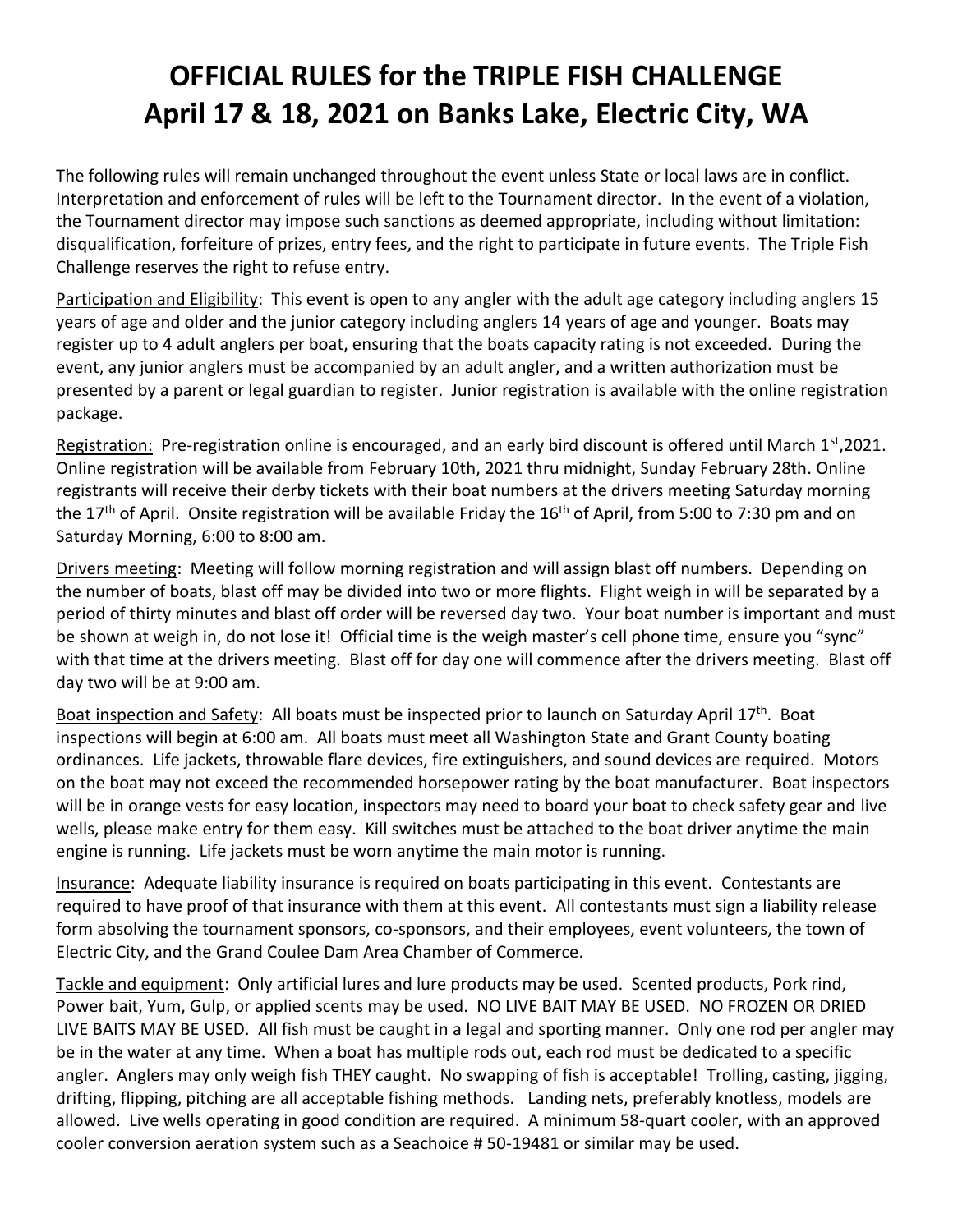Sportsmanship: Each participant is expected to follow a high standard of sportsmanship, courtesy, safety, and conservation. In keeping with that, during event hours, including registration and awards, no alcoholic beverages or drugs may be used/consumed, legal prescriptions are exempted. We also encourage those who may not have "got the big one" to stay for the awards. It is the "right" thing to do!

Off Limits times/areas, General regulations: There will be no "off limits" prior to the event. Following day one weigh-in, boats may not go back out on Saturday. No fishing is allowed inside the log boom of the host marina, over the buoys at the north inlet, no angler may leave his/her boat to land a fish. All fishing must be done from an inspected boat. No fishing within 50' of an anchored boat without their permission. If an anchored vessel allows a boat in, any boat may enter the area without complaint. Only registered event anglers may be in each boat. Rest stops may be conducted, but all angling must stop until all anglers registered to that boat have returned. Anglers may need to OPT out during the event; this may be especially true for our junior anglers. In that event, if the tournament director and weigh master can be reached, and the scales are available, youth weights will be recorded for daily prizes. Adult anglers opting out will forfeit their chance for prizes. All other anglers must present their fish during the designated weigh in to remain qualified for the grand prize.

Check in for weigh in: An official timekeeper, (wearing an orange vest) will be posted at the entrance of the marina. The official time for each boat will be logged at the time it comes "off Pad". Each boat must clearly display their boat number to the timekeeper. If there is a time issue, the timekeeper will signal the boat with an orange flag. It then is the boater responsibility to contact the timekeeper and resolve any time issues prior to weigh in. If the timekeeper reports a time issue to the weigh master, it will affect the weight of all fish on that vessel. An 8-ounce penalty for each minute late will be enacted on each qualifying fish, up to ten minutes, at which point, all weight will be lost. Only One, (1) fish in each category may be weighed for each angler. Walleye must meet the 12" minimum length to be weighed in, any short walleye will be rejected. There is a 12" minimum length requirement for Smallmouth Bass and Rainbow trout as well. Walleye, smallmouth bass, presented alive for weigh in must be released. Rainbow trout may be retained, no dead fish penalty will be imposed on rainbow, Dead Smallmouth or walleye will have an 8-ounce penalty deducted from the total weight of the dead fish. Dead fish must be retained, discarding a dead fish to avoid penalty is both unsportsmanlike and illegal. Fish that appear to be frozen or display foul hooking will result in disqualification of that angler. Weigh master/tournament directors' rulings are final.

Information sharing/communications: During the off-limits period, and the event, anglers may not solicit and or receive fishing information from anyone other than those registered on their boat. The purchasing or bartering information or the hiring of services will not be tolerated and will result in disqualification. Communications, including cell phones, CB radios, VHF radios or any other communication device may only be used in an emergency, to check weather, to report malfunctions or check time.

Prizes and responsibilities: Each day, the heaviest Rainbow trout, Walleye and Smallmouth Bass, in each age class, will be awarded prizes. Junior anglers will receive prizes for each day's heaviest 3 fish string. Adult anglers will be awarded cash or prizes for each winning fish. In the Adult class, the angler with the heaviest 6 fish total, (2 Smallmouth, 2 Rainbow, and 2 Walleye) will win the Grand Prize, valued at \$3,000.00. Total payouts, except for the grand prize, will be dependent on total number of registrations. All winners are responsible for any taxes, licensing, or fees on their prizes. Winners shall submit to the tournament director any tax information required for prize transfer (a completed W9). Merchandise prizes will have no taxable cash value. All prizes shall be final after the awards ceremony. Entrants must be present at the awards ceremony to collect their prizes. The event will not "ship" prizes.

Grand Prize: If the two day "Triple Fish" is not achieved, adult anglers that were able to catch all three species in one day will be eligible for the grand prize. The eligible anglers will be scored on overall weight from both days.